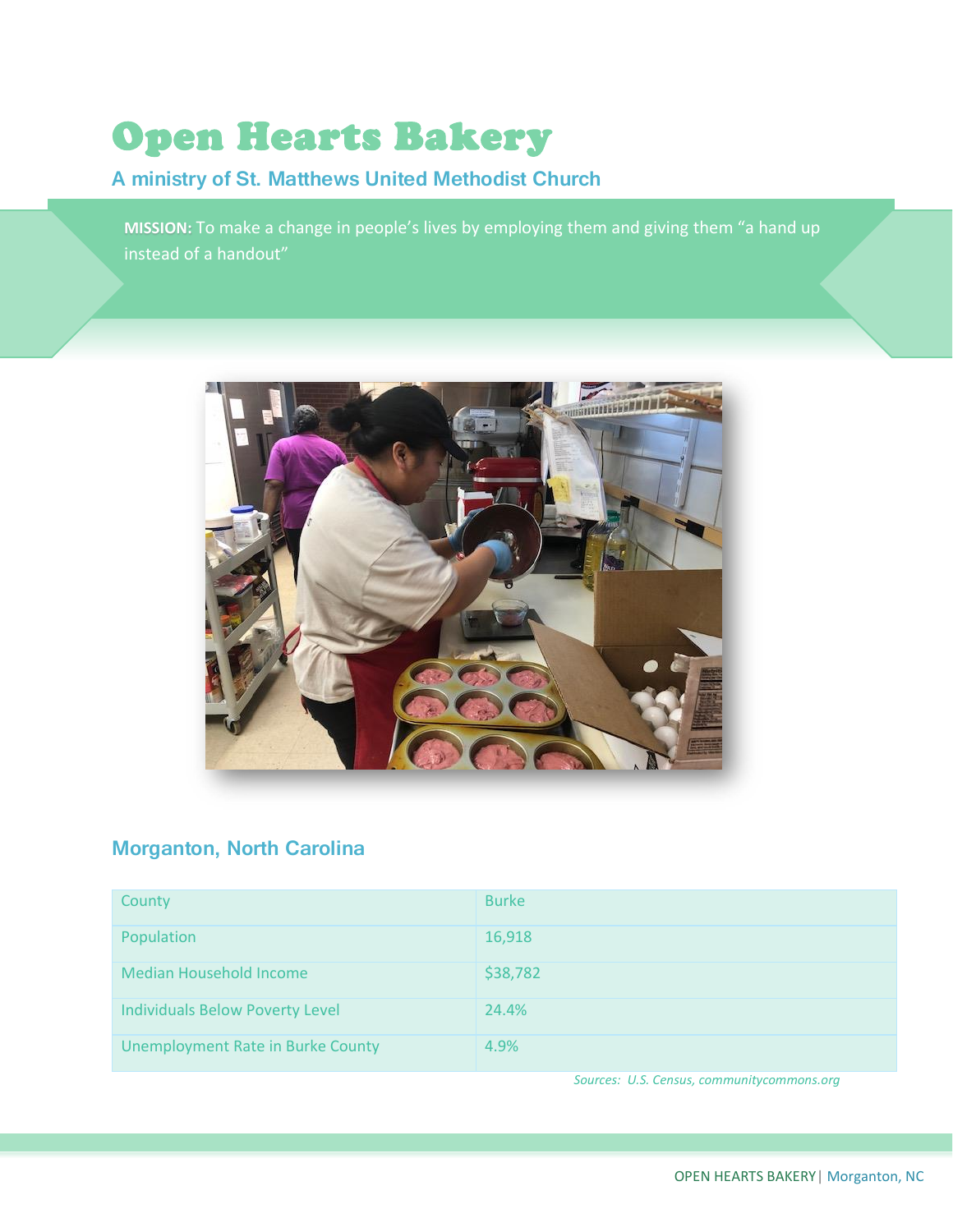## OVERVIEW

Open Hearts Bakery is not your typical bakery. Unlike most storefront bakeries, it operates out of a 230 square-foot kitchen at St. Matthews United Methodist Church in Morganton, North Carolina. On Tuesdays and Thursdays, a small number of employees and volunteers bake from 7:00am to 10:00pm, making sourdough breads, sweet breads, pies, and cakes in a variety of flavors and sizes. Because the bakery doesn't have a storefront, they sell at three local farmers markets and to three local businesses. They also take orders for holiday bakes and occasional special events like weddings or conferences. The bakery purchases as many local ingredients as possible, buying berries and apples from growers right in Morganton and from the farmers markets where they sell. There are many different jobs to make the bakery run smoothly – purchasing ingredients, keeping track of funds, baking, washing dishes, weighing, wrapping, and labeling the goods, and selling at the markets. Employees and volunteers stagger their baking times because not everyone can use the ovens at once. The bakery currently employs four paid staff and engages about 15 volunteers.

l



#### Why It's Unique

So, what's unique about a church that bakes and sells? The bakery makes over \$50,000 a year, and almost all of the profit goes towards local and international missions. And the bakery is completely self-sustaining! Sales from baked goods pay for all of their ingredients, utilities the bakery uses during operation, *and* they give 10% of what's made to their host church. This leaves Open Hearts with plenty of funds to support missions and outreach.

The bakery's most important mission is employing 3-5 part-time workers a season. There are usually two criteria for employment: the person is both economically and employment challenged. This means that they are struggling financially and they experience some barrier to employment. Open Hearts often gets workers from the Burke County Circles Initiative, Vocational Rehabilitation Services, and referrals from Burke United Christian Ministries. The goal is that an employee will work for nine months at the bakery and then "fly away" to a more permanent job. Hiring economically and employment challenged people is great for two reasons. First, it boosts the individual's income. Second, it allows people to strengthen their work skills to become more employable. Both of these things help the individual and the local economy. When someone hasn't held a job for many years, even things like showing up on time for work can be hard. Therefore, Open Hearts focuses on basic skills and keeps a short list of rules posted for everyone to see. As Madelyn Russ, Open Hearts Bakery coordinator states, "*The goal is to help people make a change in their life. We understand that we're not the people that are going to make the change, we're just a vehicle to help them make the change*".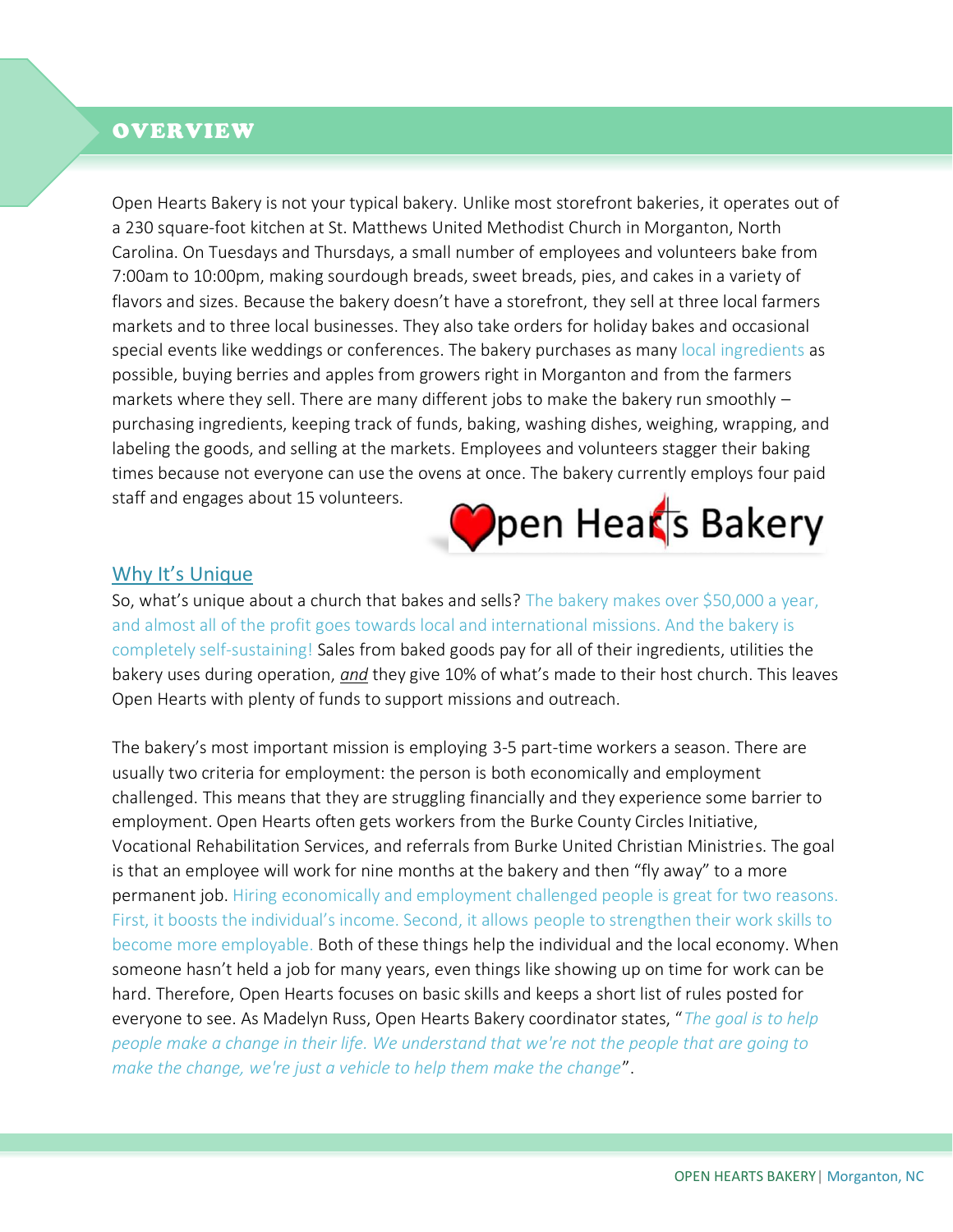# InspirationsI

The inspiration for Open Hearts Bakery came about in 2009 when the pastor at the time was thinking about building a "Campus B" for the church, including a community center. The question was how to pay for it. A retired baker at the church offered to sell her recipes and baking supplies to the church, which could then make the land payment for the new building by selling baked goods. The idea of a bakery excited the pastor and the church, but not everyone agreed on the mission. The bakery started, but the money made went to helping people with emergency needs, such as rent, doctors bills, and gas bills, instead of a new building.

Soon a new pastor arrived, along with a new vision. The new pastor led the church in a book study on Toxic Charity, by Robert Lupton. This got members thinking about how to support more lasting change in the lives of those they were serving. Consultants also provided services to strengthen their business plan. Their top recommendation? The bakery could not sustain itself if



it was run entirely with volunteers. Open Hearts needed baking staff. After the Toxic Charity book study and feedback from the consultants, the vision of the bakery changed. Open Hearts now hires people from the community and overall supports more sustainable change.

Now there is a mission team that decides where the money will go for outreach. The biggest mission is employing people, but there are excess funds. Some of the excess goes to Burke United Christian Ministries (a local organization providing food, crisis counseling, and financial assistance to those in need) for them to use as they see fit. The mission team also supports the church's backpack ministry and diaper supply closet. They've helped people purchase cars and wheelchairs, and provided funds for a well in Haiti. The mission team is open to innovative ways to use the money.